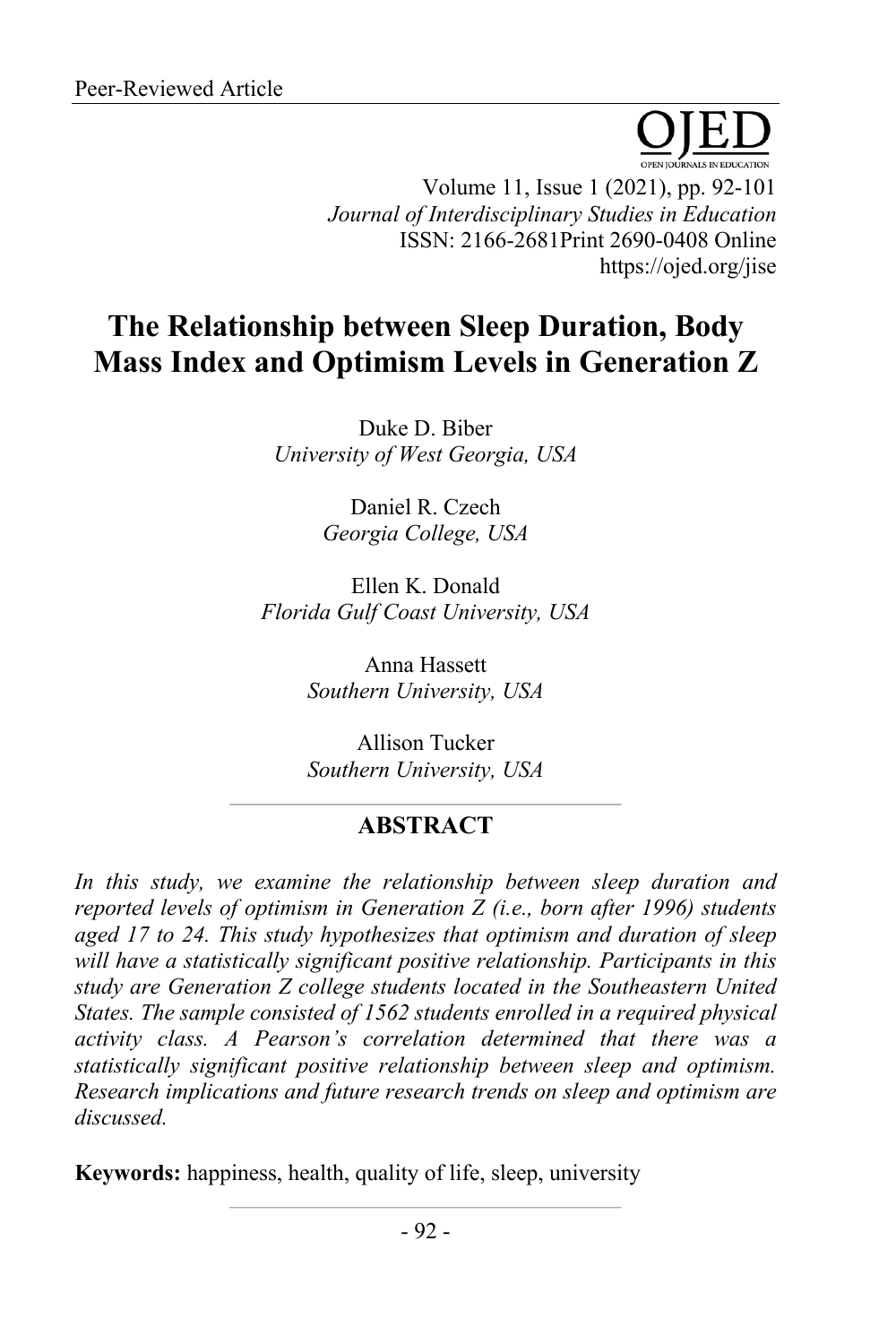**O**ptimism is the mindset to hold positive and favorable expectations towards the future (Elovainio et al., 2017). Popan (2018) suggests that optimists feel this way because of personal confidence in their own abilities and trust in a greater power. Additionally, optimists view negative events or outcomes as rare and believe that a negative outcome is not a result of their own actions (Popan, 2018). Having a positive worldview allows optimists to look beyond frustrating situations. Optimism is also correlated with an increased ability to problem solve, maintain composure, and recover from setbacks (Popan, 2018). It is considered a universal, positive psychological strength that increases an individual's welfare.

### **LITERATURE REVIEW**

There is documented evidence of many physical and mental health benefits to being optimistic (Dalley & Vidal, 2013). Optimists are known to have a higher expectancy of accomplishment when completing challenging tasks or goals (Cappelleti, 2015). Expressing optimism has been found to help people attain goals and persevere through adversity (Wurm & Benyamini, 2014). Optimism is negatively associated with stress, depression, and general psychopathology (Alloy et al., 2006). Furthermore, optimists exhibit greater physical health than pessimists regarding mortality, pain management, immune function, pregnancy outcomes, and cardiovascular health (Rasmussen, Scheier, & Greenhouse, 2009).

The holistic impact of optimism on well-being has become an increasingly prominent area of research and public health focus. Previous studies have examined optimism in adults and older adults, but research lacks optimism and the current generation of college students, also known as Generation Z. Generation Z, or Gen Z, includes those born in the late 1990s and early 2000s (Cooper, 2018). Gen Z can be described as being competitive, focused, entrepreneurial, independent, socially conscious, and impatient (Miller, 2018). Another quality attributed to this generation is its poor sleep habits. Crouch (2017) claims that Generation Z is getting less sleep than ever and has dubbed the situation a national health crisis. While seven to nine hours of sleep are recommended for this age group, only 15% of Generation Z get that much sleep (Crouch, 2017). Sleep quality and quantity are associated with academic success and mental health in college students (Orzech, Salafsky, & Hamilton, 2011). Inadequate sleep is associated with a wide variety of health detriments, such as anxiety, depression, somatic pain, academic performance, greater risk-taking such as drug use and drunk driving, and overall detriments in social, psychological, and physical health (Crouch, 2017; Lund et al., 2010).

One theory that can help understand the beneficial impact of sleep quality and quantity is the restorative theory (Ezenwanne, 2015). This theory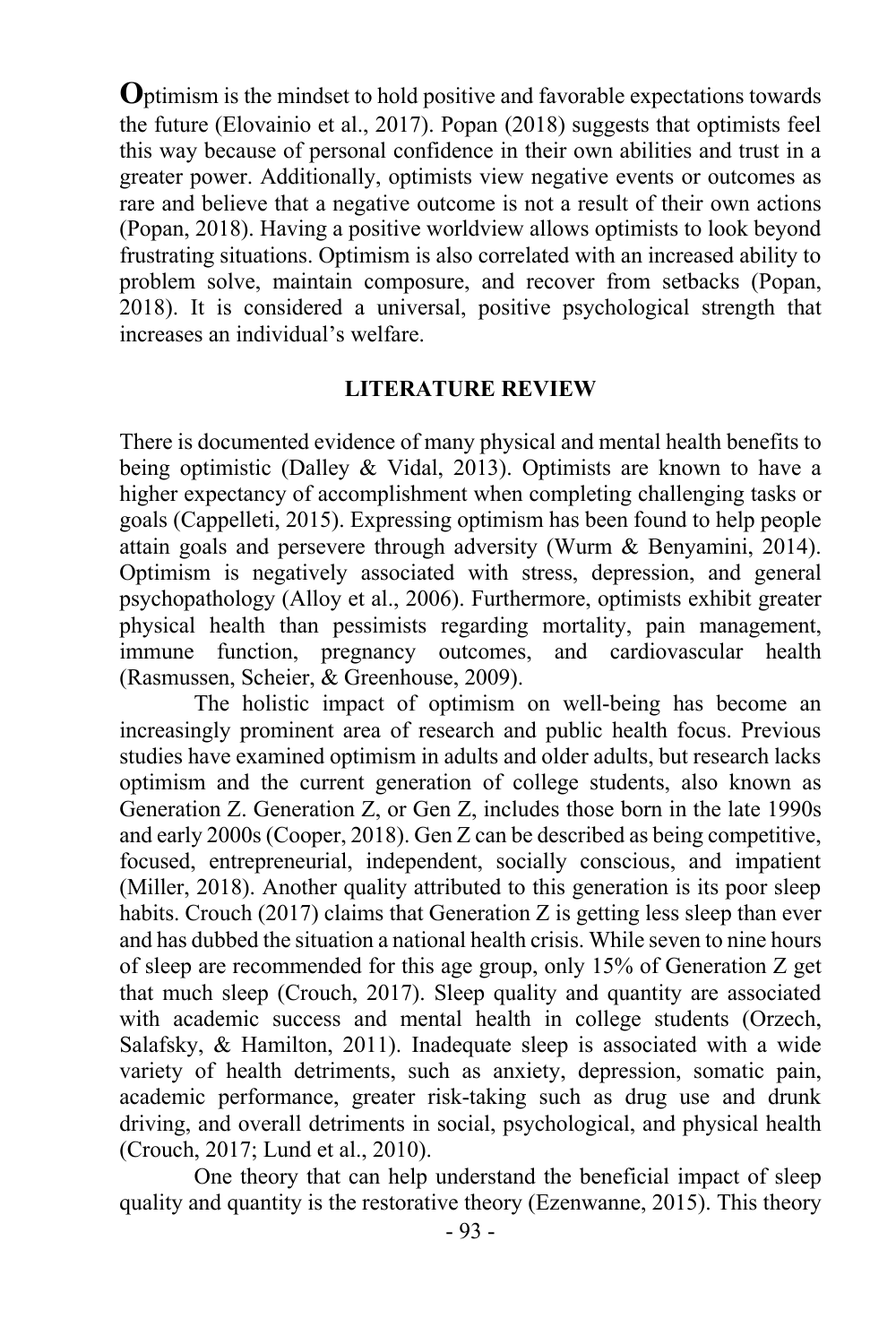postulates that during sleep, the human brain replaces and replenishes what has been used throughout the day, specifically neurotransmitters. During this process, both consolidations of procedural and spatial memory occur, as well as "unlearning" of various cell network interactions. The restorative theory also postulates that sleep serves the body in the form of rest and repair, to allow for dreaming, to promote immune function, and to detoxify the body (Aalling, Nedergaard, & DiNuzzo, 2018; Cox et al., 2018; Manger & Siegel, 2020; Walker, 2017; Xie et al., 2013). Such restoration is a possible cause for why individuals feel mentally sharper after achieving more sleep and could explain an increase in optimism levels or a more positive worldview (Ezenwanne, 2015).

Previous research has examined the relationship between optimism and sleep in children, adults, and older adults. For example, individuals with insomnia scored lower in both optimism and self-esteem, regardless of age or gender (Lemola et al., 2012). Additionally, inadequate sleep of fewer than six hours was correlated with lower optimism, while those meeting sleep guidelines exhibited higher optimism levels (Lemola et al., 2012). Furthermore, a study with children found that sufficient sleep quantity and good sleep quality were related to optimism (Lemola et al., 2011). Another study with Chinese college students revealed a bi-directional relationship between sleep quantity and optimism (Lau, Hui, Lam, & Cheung, 2017). While these research studies provide initial insight into the relationship between sleep and optimism, further investigation is needed on the current generation of college students in the United States. This current study aimed to understand the relationship between optimism and sleep in a Generation Z college sample.

## **RESEARCH METHOD**

This study used a quantitative approach with a cross-sectional survey design, which was the best method of data collection and analysis given the exploratory nature of the topic.

#### **Participants**

This study included 1,562 college-aged students enrolled in required physical activity classes at a midsized southeastern university. Participants were recruited if they were students at the chosen midsized southeaster university, were enrolled in the physical activity classes during the semester, and if they were between the ages of 18 and 22 years old. Graduate students, students not enrolled in the physical activity classes, and students who were older than 22 were excluded from analysis. Although the age of participants varied from 18 to 22 years old, the study's emphasis was focused on the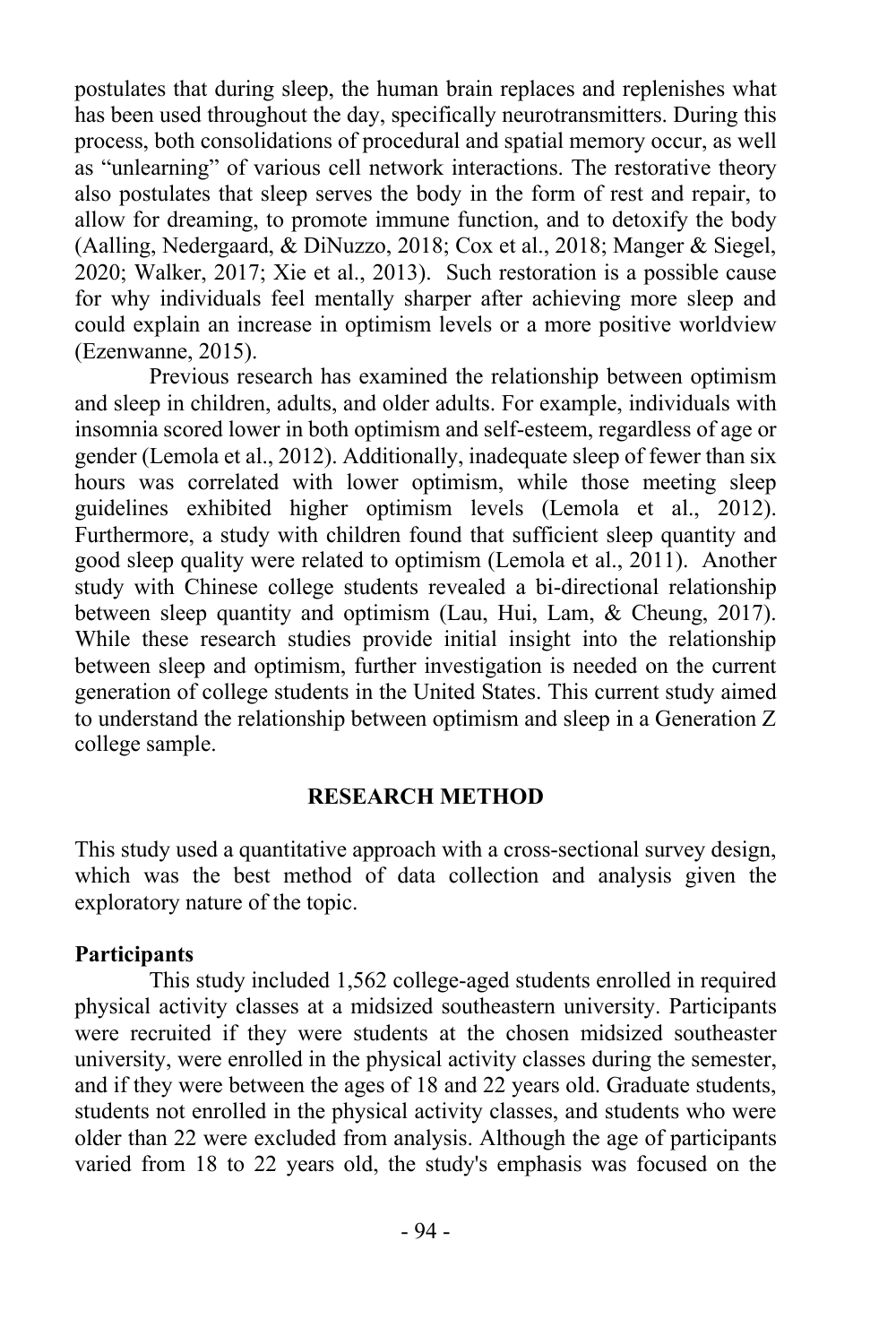student school classification (i.e., freshman, sophomore, junior, or senior). Further demographic information can be found in Table 1.

# **Procedures**

Following Institutional Review Board approval, students who were enrolled in required physical activity classes were emailed a voluntary survey during the last two weeks of the semester. The survey included an introductory recruitment email explaining the study as well as a link to informed consent. Recruitment through class announcements was completed in an attempt to increase participation. Interested students completed an electronic survey that included the informed consent, a demographic survey, the Life Orientation Test, the Subjective Happiness Scale and self-reported physical activity and sleep questions. Participation was anonymous and participants were allowed to stop answering questions or withdraw at any time without penalty.

# **Measures**

**Demographics.** Various questions assessing demographic information included height, weight, BMI (as a measure of overall health), race, ethnicity, sex, school classification, self-reported physical activity frequency, self-reported average sleep hours per night, and satisfaction the physical activity course.

**Optimism**. The Life Orientation Test-Revised (LOT-R) (Scheier, Carver, & Bridges, 1994) was used to assess dispositional optimism. The LOT-R is a ten-item questionnaire that assesses optimism and pessimism about the future using a five-point scale from (0) strongly disagree to (4) strongly agree. Scoring is from 0-24, with four items measuring optimism, four measuring pessimism, and four unscored items. The LOT-R exhibits strong internal consistency (Cronbach's alpha) ranging between .74 and .78 (Schou, Ekeberg, Ruland, Sandwik, & Karesen, 2004).

**Subjective Happiness Scale.** The subjective happiness scale (SHS) was a 4-item scale that measured global, subjective happiness. Two of the questions asked participants to characterize themselves relative to their peers. Two other items asked participants to choose whether various descriptions described them (i.e., happy and unhappy descriptions) (Lyubomirsky & Lepper, 1999).

# **Data Analysis**

Data were screened with missing data removed from analysis. Data were then analyzed using SPSS statistical analysis version 24 using descriptive analysis (i.e., frequencies, means, standard deviations), relational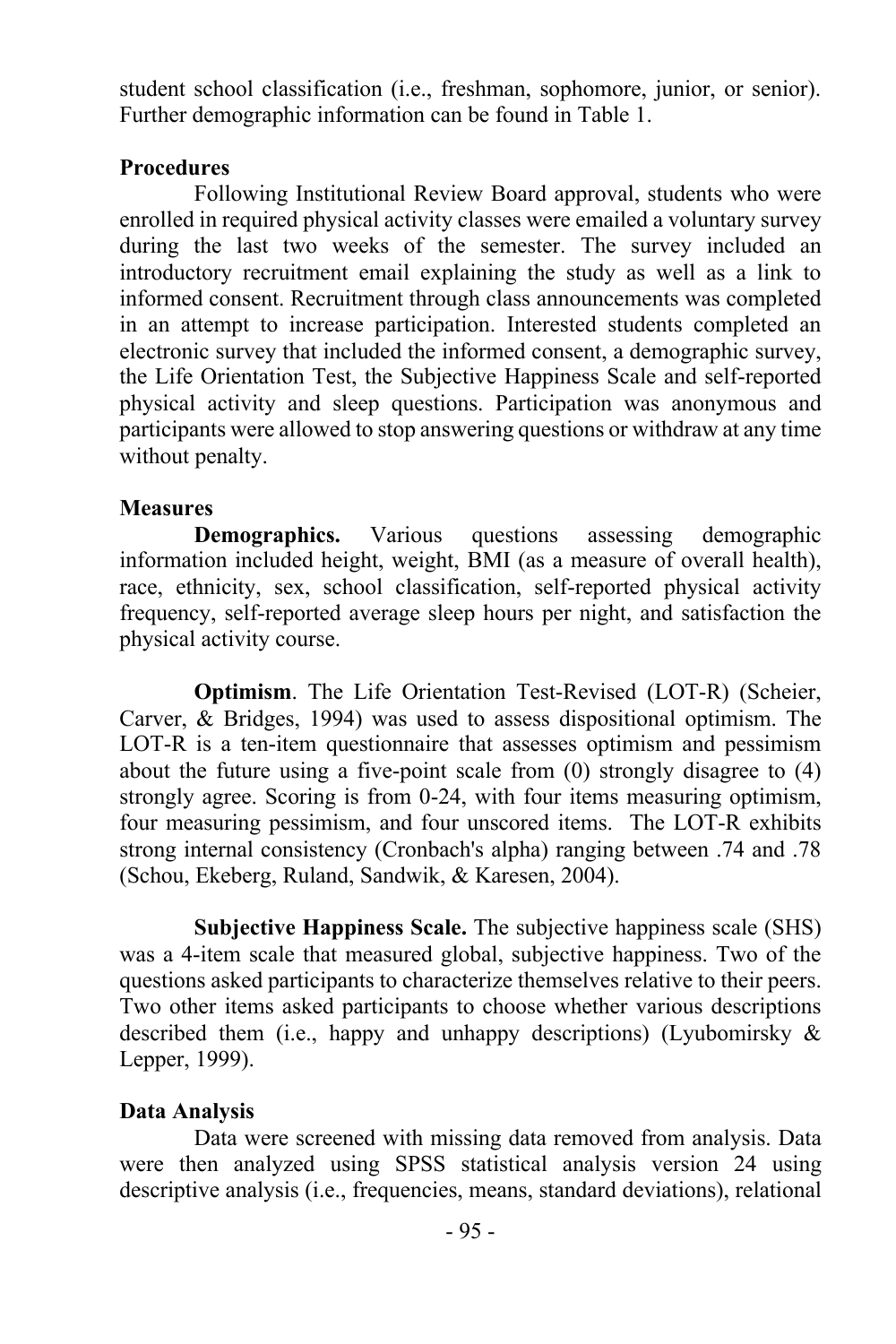analysis (i.e., Pearson's r correlation), group comparisons (i.e., one-way ANOVA) (IBM, 2016). Descriptive statistics included the means and standard deviations as a function of race and gender. Pearson's r correlation determined if there was a relationship between the number of hours of selfreported sleep and optimism as measured by the LOT-R. A t-test and one-way ANOVA were used to determine any significant difference between demographic variables, optimism, and sleep duration.

#### **RESULTS**

The sample population had a mean age of 19.95, with 63% reporting a healthy category BMI. Forty-two percent were freshmen, with the remaining distributed across sophomore to senior. Fifty-seven percent were female, and two-thirds of the population was white, which was representative of the university's population.

| Construct             | $\boldsymbol{M}$ | SD    |
|-----------------------|------------------|-------|
| Age (years)           | 19.95            | 3.37  |
|                       | Category         | $\%$  |
|                       | Healthy          | 63.20 |
| Body Mass Index       | Overweight       | 20.30 |
|                       | Obese            | 11.60 |
| Gender                | Male             | 43.00 |
|                       | Female           | 57.00 |
| Race                  | White            | 63.10 |
|                       | <b>Black</b>     | 26.60 |
|                       | Other            | 10.30 |
| School Classification | Freshman         | 41.80 |
|                       | Sophomore        | 25.30 |
|                       | Junior           | 17.80 |
|                       | Senior           | 15.10 |

## **Table 1: Participant Characteristics (***N* **=1,562)**

*Note.*  $M = \text{Mean}$ ,  $SD = \text{Standard Deviation}$ ,  $\% = \text{Percent}$ .

#### **Correlational Analysis**

Pearson's r correlations were used to examine the relationship between variables. There was a statistically significant, but weak correlation between overall health (i.e., BMI classification) and happiness ( $r = .17$ ), and a statistically significant, weak, positive correlation between overall health and optimism  $(r = .15)$ . A strong and statistically significant correlation was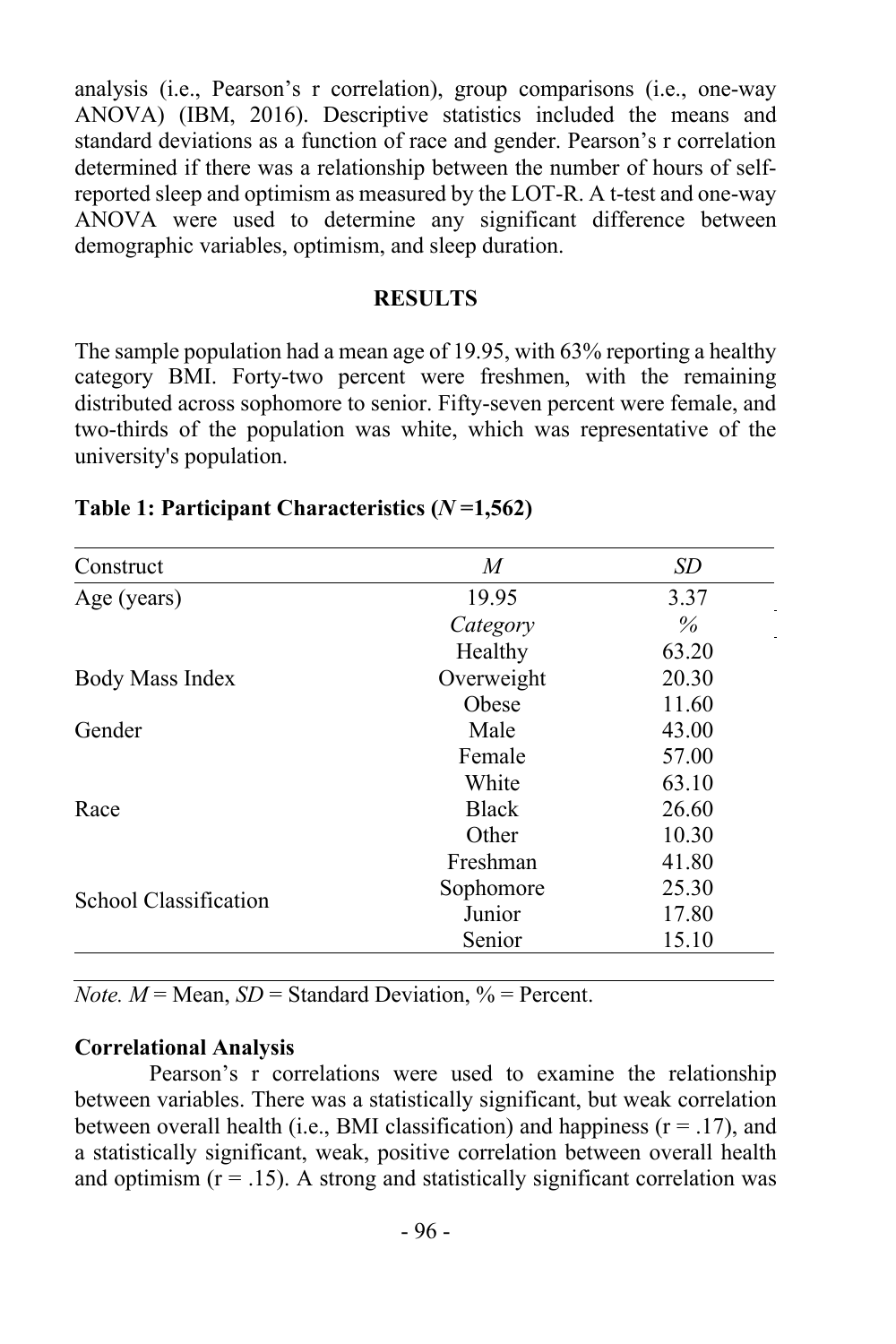found between happiness and optimism  $(r = .52)$ . Correlations between sleep and other measures were generally weak, but statistically significant. The amount of weekday sleep was significantly correlated with overall health  $(r =$ .11), total happiness ( $r = .08$ ), and optimism ( $r = .06$ ). Weekend sleep was also significantly correlated with happiness  $(r = .07)$  and optimism  $(r = .07)$ .

### **Group Differences in Outcome Variables**

Further analyses, using separate one-way ANOVAs, were conducted to investigate the influence that gender and race had on the outcome measures of overall health and optimism. There was a statistically significant difference between males and females for overall health,  $F(1, 1, 562) = 99.83$ ,  $p = .001$ . Females reported significantly greater overall health  $(M = 2.80, SD = .83)$ than males ( $M = 2.44$ ,  $SD = .84$ ). There was not a statistically significant difference between genders for optimism ( $p < .001$ ) or self-reported sleep duration ( $p = .12$ ). There was a statistically significant difference in overall health between African-Americans ( $M = 2.81$ , SD = .87) and Caucasians (M  $= 2.57$ , SD = .82), F(5, 1,662) = 7.20, p = .001. There was not a statistically significant difference observed in optimism scores ( $p < .001$ ) between races.

#### **Regression Analysis**

Finally, a regression equation was generated to predict happiness using overall health, sleep, and optimism. The results of the regression indicated that the three predictors explained 28.7% of the variance in happiness (R2 = .29, F(4, 1558) = 157.14, p < .001).

### **DISCUSSION AND CONCLUSIONS**

Overall, our hypothesis was supported. Fewer hours of sleep correlated to less happiness as well as less optimism. Positive traits increased as sleep duration increased, proving the linear relationship that was hypothesized. Essentially, subjects that slept longer were happier and more optimistic regardless of differing demographic factors, such as age, gender, or race. Additionally, this correlation was present in both weekday and weekend sleep, implying that this variable was insignificant in the relationship. Related studies found similar relationships between sleep duration and optimism across varying age groups, from childhood to adulthood (Doolin et al., 2018). However, a study of particular interest by Lemola et al. (2012) found that optimism decreased when subjects slept for less than six hours or greater than nine hours, indicating that there may be a bell-curve to the sleep duration and optimism relationship that our results did not show. This could be due to the demographics, size, or location of our population sample. Additional research with varying sample populations would need to be conducted to confirm or deny the relationship.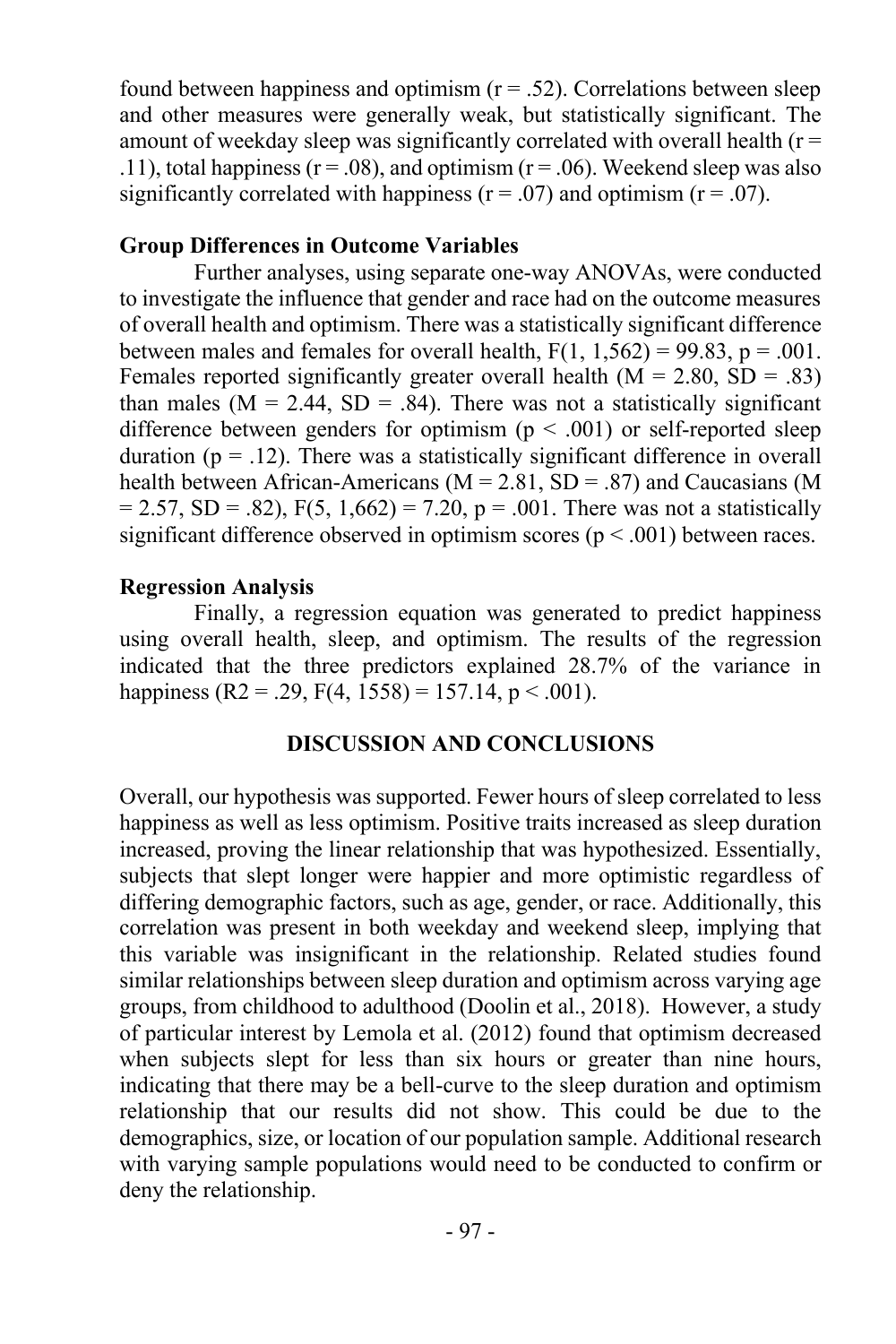A physiological system could potentially explain the relationship found in our study. Physiology is the branch of science that applies to living things and examines the mechanisms behind the body's proper functioning (Rittenhouse & Miller, 2019). Future research should investigate if there is a definitive physiological system that accounts for the relationship between sleep and optimism. As Ezenwanne stated in 2015, the replacement and consolidation of neurotransmitters could be responsible for sleep's beneficial aspect. This process is thought to occur during non-REM sleep and its main function is to maintain neural networks. Neural networks are responsible for immune functions, memory consolidation, and of particular interest to this study, stabilization of emotions, and regulation of mood (Mansfield, Antic, Rajaratnam, & Naughton, 2017). It is then possible that a current neural network, one for emotion stabilization or mood regulation, could explain the relationship between sleep duration and optimism. If such a system exists, it asserts that its efficiency can be manipulated, thereby purposefully increasing our sleep, optimism, or both. This would suggest that stress, depression, and mortality could also be purposefully decreased (Popan, 2018).

Generation Z, specifically, can benefit from this study's results as it pertains to mental health. As previously mentioned, Generation Z has the lowest reported satisfaction with their mental health among current generations. They have also been found to experience significant sleep deficits, with only fifteen percent of those in Generation Z achieving the recommended eight to ten hours per night (Crouch, 2017). Previous research has shown that sleep deficits directly correlate with depression, while this study has shown a correlation between duration of sleep and reported levels of optimism (Crouch, 2017). This relationship should be studied further to analyze the variables of sleep duration and reported levels of depression. The results are significant in this way because it stresses the importance of sleep for mental well-being.

### **IMPLICATIONS**

The literature review and the present study clearly indicate that increased sleep duration among Generation Z can have a significant impact on mental health and improve individuals' overall well-being. The main limitation of this study was the exploratory design with self-report data. Obtaining objective sleep data as well as data from numerous universities with varying demographics would improve translation. A holistic approach to sleep education, from clinicians, researchers, educators, and healthcare providers is necessary to help adolescents understand how sleep habits can impact wellbeing. Researchers could also examine the dose-response relationship between optimism interventions and both sleep quality and quantity.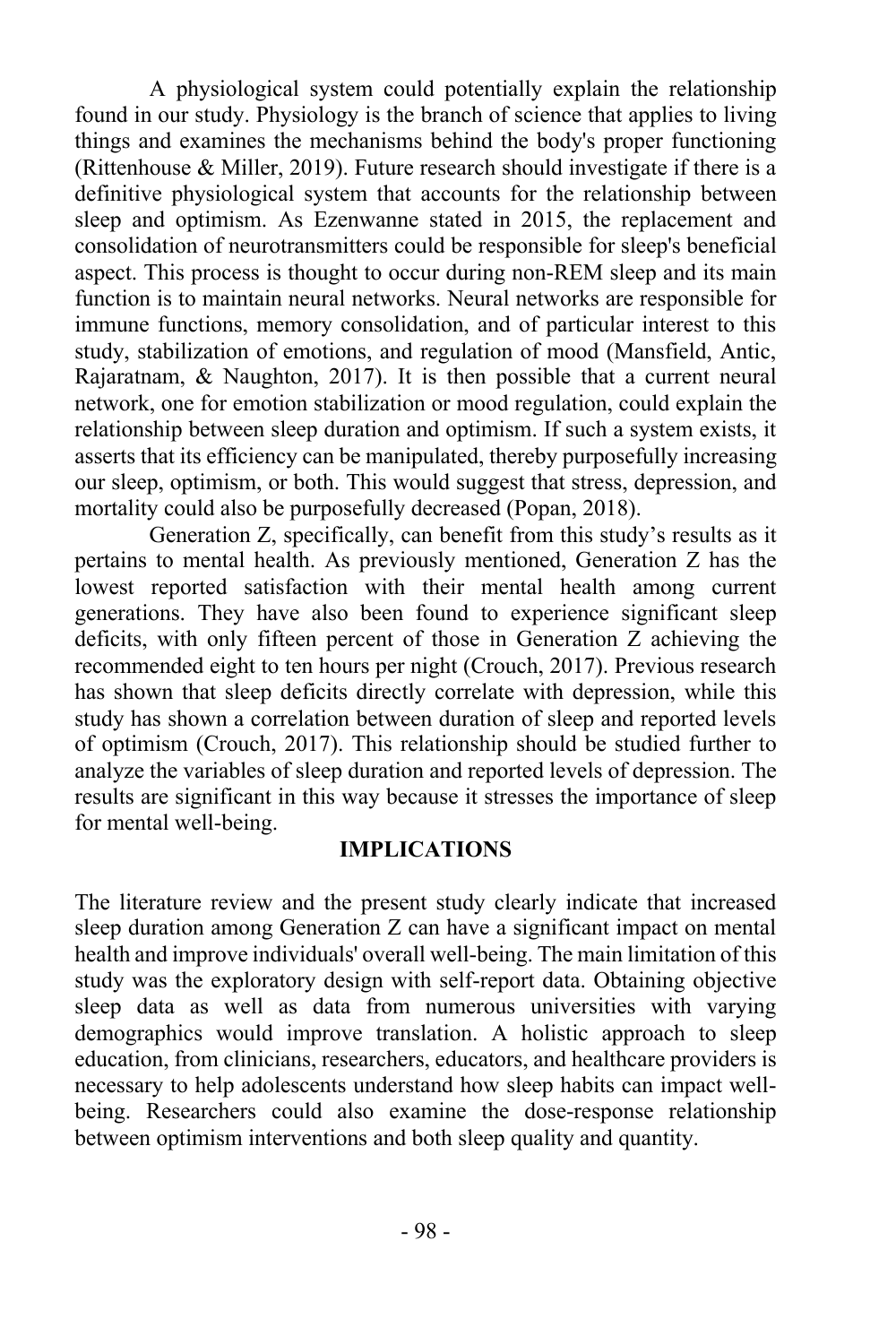#### **REFERENCES**

- Aalling, N. N., Nedergaard, M., & DiNuzzo, M. (2018). Cerebral metabolic changes during sleep. *Current Neurology and Neuroscience Reports, 18*(9), 57. https://doi.org/10.1007/s11910-018-0868-9
- Alloy, L. B., Abramson, L. Y., Whitehouse, W. G., Hogan, M. E., Panzarella, C., & Rose, D. T. (2006). Prospective incidence of first onsets and recurrences of depression in individuals at high and low cognitive risk for depression. *Journal of Abnormal Psychology, 115*(1), 145.
- American Psychological Association (October, 2018)*. Stress in America: Generation Z. Stress in America™ Survey* [Press release]. Retrieved from https://www.apa.org/news/press/releases/stress/2018/stress-gen-z.pdf
- Cappelletti, D, Greco, Monzani, Pancani, & Steca. (2015). Effective pursuit of personal goals: The fostering effect of dispositional optimism on goal commitment and goal progress. *Personality and Individual Differences,* 82, 203–214. https://doi.org/10.1016/j.paid.2015.03.019
- Cooper, P. G. (2019). Generation Z. Salem Press Encyclopedia. Retrieved from https://search-ebscohostcom.libez.lib.georgiasouthern.edu/login.aspx?direct=true&db=ers&AN=10 0039079
- Cox, R., Van Bronkhorst, M. L., Bayda, M., Gomillion, H., Cho, E., Parr, M. E., ... & Stickgold, R. (2018). Sleep selectively stabilizes contextual aspects of negative memories. *Scientific Reports, 8*(1), 1-13. DOI: https://doi.org/10.1038/s41598-018-35999-9
- Dalley & Vidal (2013). Optimism and positive body image in women: The mediating role of the feared fat self. *Personality and Individual Differences,* 55, 465– 468. https://doi.org/10.1016/j.paid.2013.04.006
- Doolin, J., Vilches, J. E., Cooper, C., Gipson, C., & Sorensen, W. (2018). Perceived stress and worldview influence sleep quality in Bolivian and United States university students. *Sleep Health,4*(6), 565-571. doi:10.1016/j.sleh.2018.08.006
- Ezenwanne, E. B. (2015). Current Concepts of Neurophysiological Factors in Central Regulatory Mechanism of Rapid Eye Movement Sleep: A Review. *The West Indian Medical Journal, 65*(2), 345–349. DOI: 10.7727/wimj.2014.215
- IBM Corp. Released 2016. IBM SPSS Statistics for Windows, Version 24.0. Armonk, NY: IBM Corp.
- Lau, E. Y., Hui, C. H., Lam, J., & Cheung, S. (2017). Sleep and optimism: A longitudinal study of bidirectional causal relationship and its mediating and moderating variables in a Chinese student sample. *Chronobiology International,34*(3), 360-372. doi:10.1080/07420528.2016.1276071
- Lemola, S., Räikkönen, K., Gomez, V., & Allemand, M. (2012). Optimism and Self-Esteem Are Related to Sleep. Results from a Large Community-Based Sample. *International Journal of Behavioral Medicine, 20*(4), 567-571. doi:10.1007/s12529-012-9272-z
- Lemola, S., Räikkönen, K., Scheier, M. F., Matthews, K. A., Pesonen, A. K., Heinonen, K., ... & Kajantie, E. (2011). Sleep quantity, quality and optimism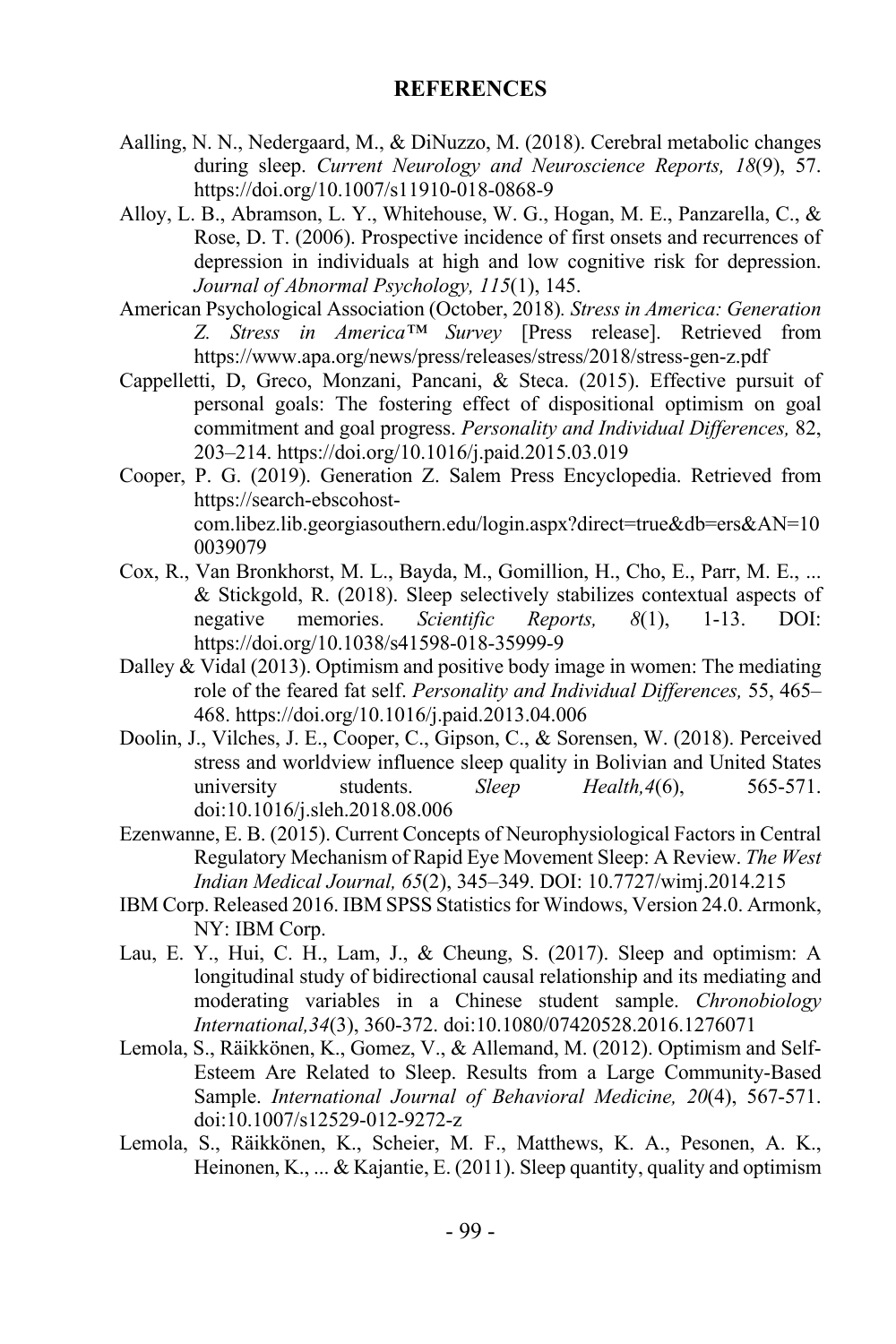in children. *Journal of Sleep Research, 20*(1), 12-20. https://doi.org/10.1111/j.1365-2869.2010.00856.x

- Lund, H. G., Reider, B. D., Whiting, A. B., & Prichard, J. R. (2010). Sleep patterns and predictors of disturbed sleep in a large population of college students. *Journal of Adolescent Health, 46*(2), 124-132. https://doi.org/10.1016/j.jadohealth.2009.06.016
- Lyubomirsky, S., & Lepper, H. S. (1999). A measure of subjective happiness: Preliminary reliability and construct validation. *Social Indicators Research, 46*(2), 137-155.
- Manger, P. R., & Siegel, J. M. (2020). Do all mammals dream?. *Journal of Comparative Neurology,* 1-39. https://doi.org/10.1002/cne.24860
- Mansfield, D. R., Antic, N., Rajaratnam, S., & Naughton, M. (2017). Sleep Medicine. Research, Victoria: IP Communications. Retrieved from https://search.ebscohost.com/login.aspx?direct=true&AuthType=ip,shib&d b=nlebk&AN=1703873
- Miller, J. (2018). 10 Things You Need to Know about Gen Z. *HR Magazine, 63*(7), 50–56. Retrieved from https://search-ebscohostcom.libez.lib.georgiasouthern.edu/login.aspx?direct=true&db=fth&AN=13 3041652
- Orzech, K. M., Salafsky, D. B., & Hamilton, L. A. (2011). The state of sleep among college students at a large public university. *Journal of American College Health, 59*(7), 612-619. https://doi.org/10.1080/07448481.2010.520051
- Oswald, I. (1980). Sleep as a Restorative Process: Human Clues. *Progress in Brain Research,* 53, 279-288. doi:10.1016/s0079-6123(08)60069-2
- Pavey, T. G., Burton, N. W., & Brown, W. J. (2015). Prospective relationships between physical activity and optimism in young and mid-aged women. *Journal of Physical Activity and Health, 12*(7), 915-923.
- Popan, E. M. (2018). Optimism (psychology). Salem Press Encyclopedia. Retrieved from https://search.ebscohost.com/login.aspx?direct=true&db=ers&AN=113931 195
- Rasmussen, H. N., Scheier, M. F., & Greenhouse, J. B. (2009). Optimism and physical health: A meta-analytic review. *Annals of Behavioral Medicine, 37*(3), 239-256.
- Rittenhouse, J. L., PhD, & Miller, R. J., PhD. (2019). Physiology. Salem Press Encyclopedia of Science. Retrieved from https://search.ebscohost.com/login.aspx?direct=true&AuthType=ip,shib&d b=ers&AN=87690377
- Scheier, M. F., Carver, C. S., & Bridges, M. W. (1994). Distinguishing optimism from neuroticism (and trait anxiety, self-mastery, and self-esteem): A reevaluation of the Life Orientation Test. *Journal of Personality and Social Psychology, 67*(6), 1063.
- Schou, I., Ekeberg, Ø., Ruland, C. M., Sandvik, L., & Kåresen, R. (2004). Pessimism as a predictor of emotional morbidity one year following breast cancer surgery. *Psycho‐Oncology: Journal of the Psychological, Social and Behavioral Dimensions of Cancer, 13*(5), 309-320. https://doi.org/10.1002/pon.747